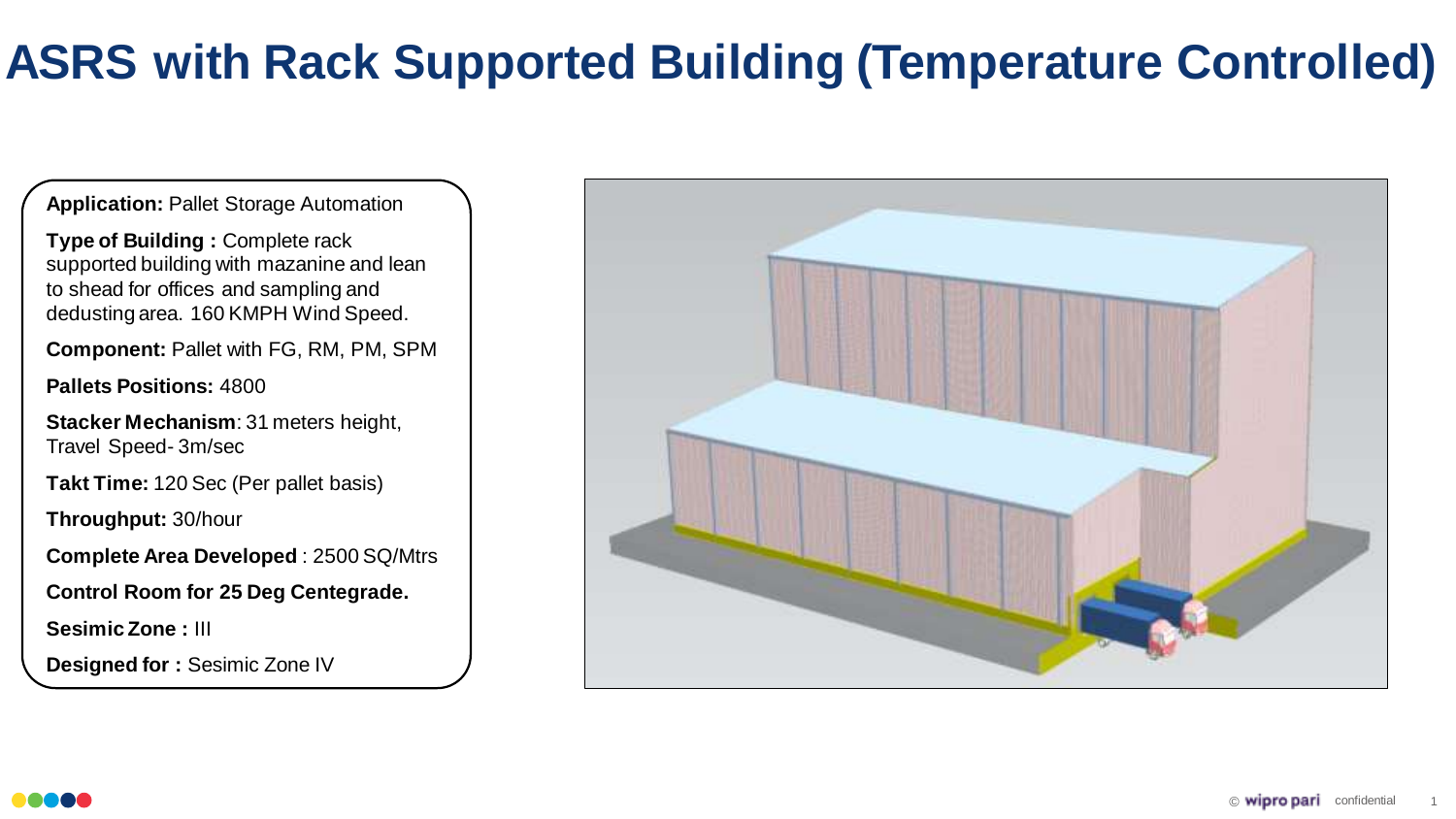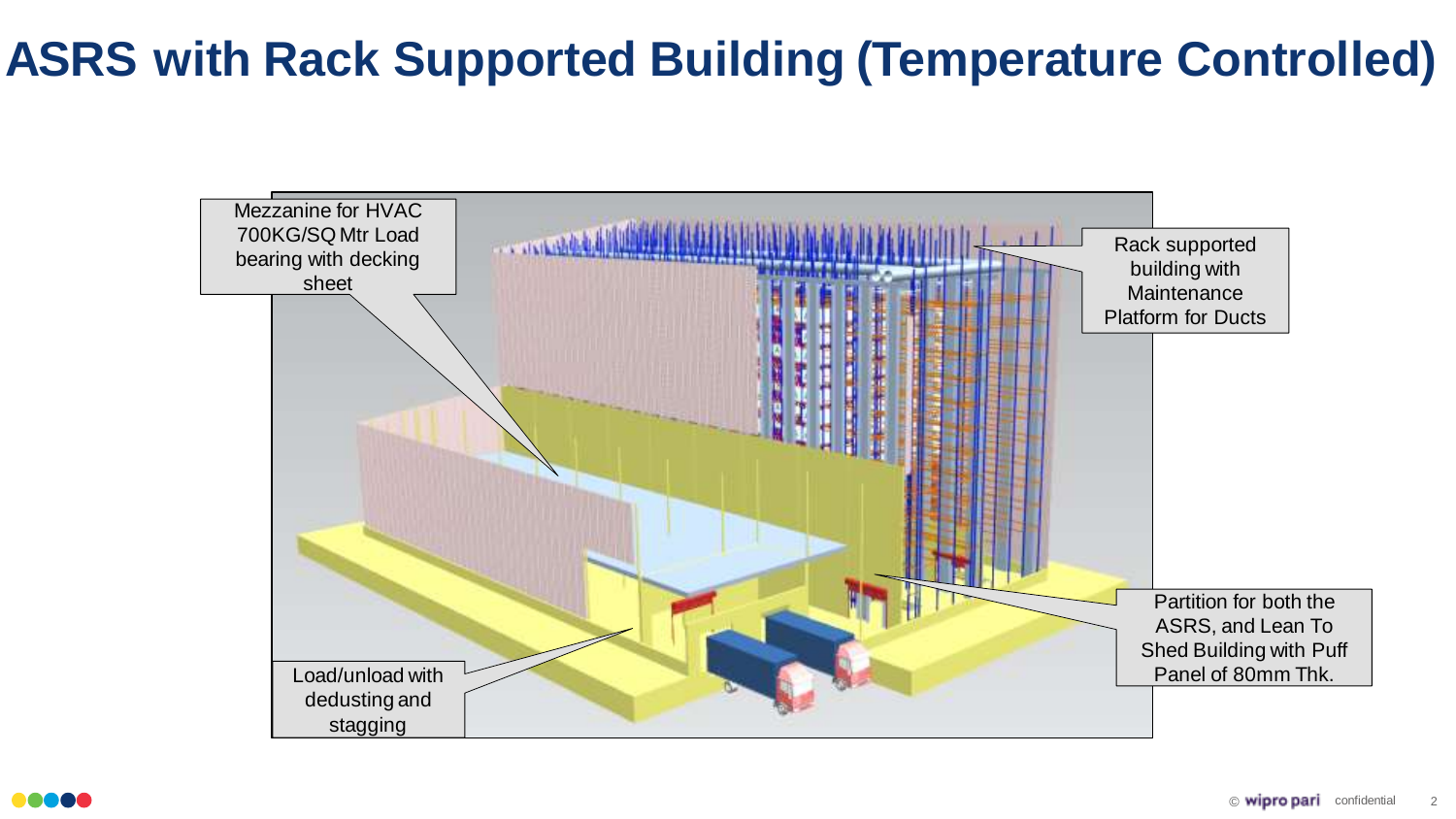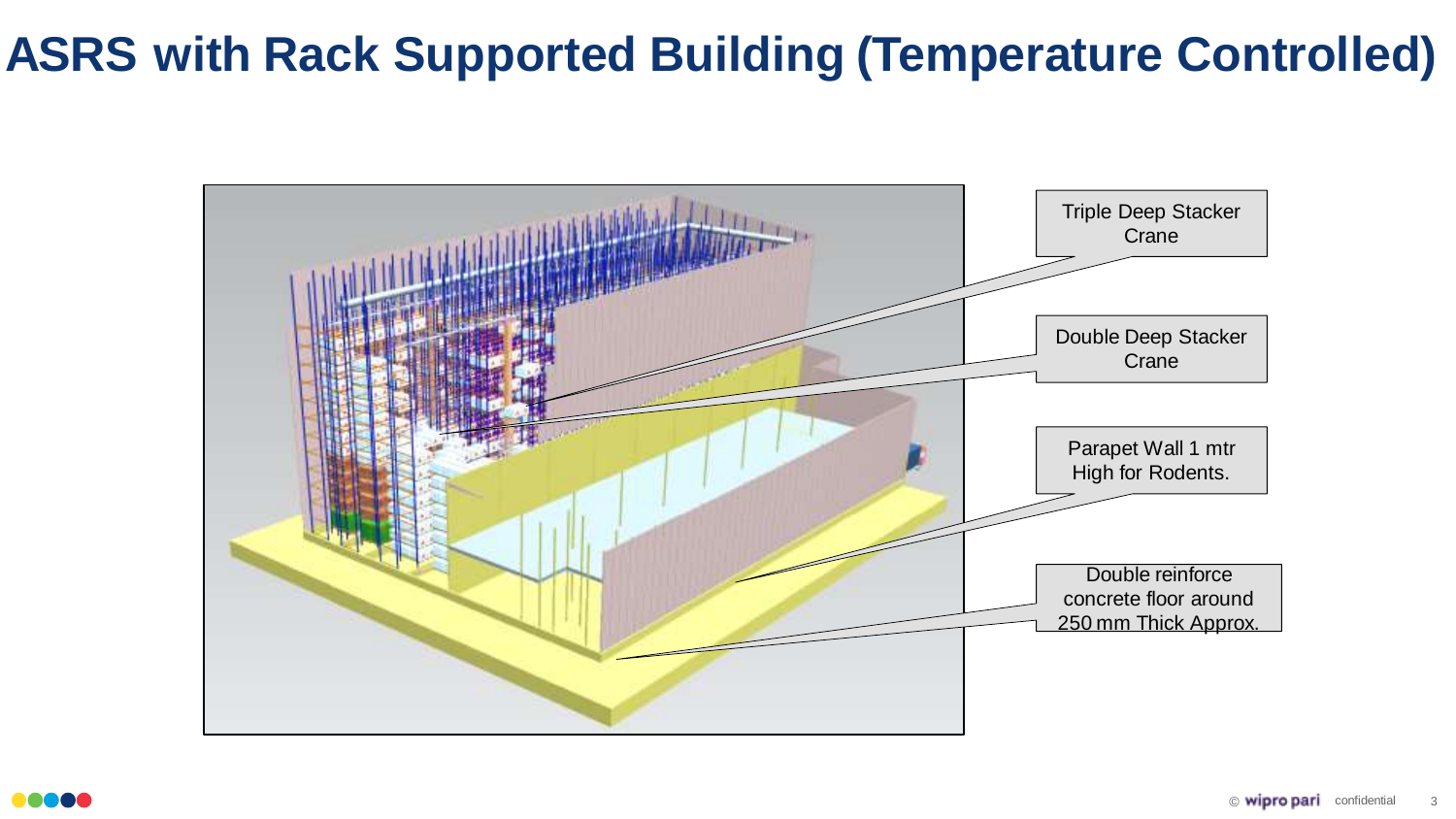

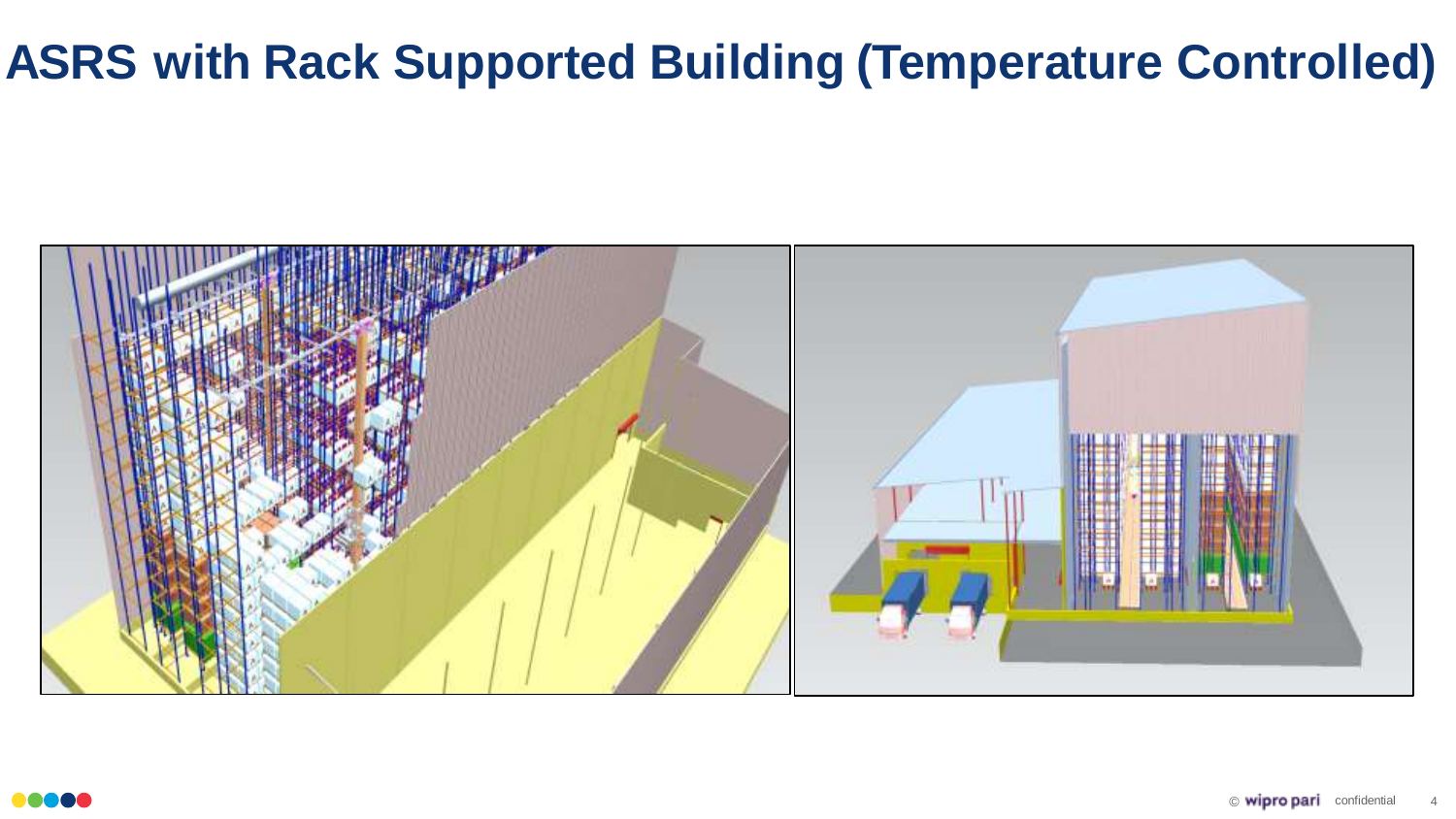**Application: Pallet Storage Automation** 

**Type of Building :** Complete rack supported building with mazanine and lean to shead for offices and sampling and dedusting area, 200KMPH Wind Load.

**Component:** Pallet with FG, RM, PM, SPM

**Pallets Positions:** 7110

**Stacker Mechanism**: 22.5 meters height, Travel Speed- 3m/sec

**Takt Time:** 90 Sec (Per pallet basis)

**Throughput:** 40/hour

**0**/**Complete Area Developed** : 2900 SQ/Mtrs

**Control Room for 25 Deg Centegrade and ambient Temperature.**

**Sesimic Zone :** III

**Designed for :** Sesimic Zone V

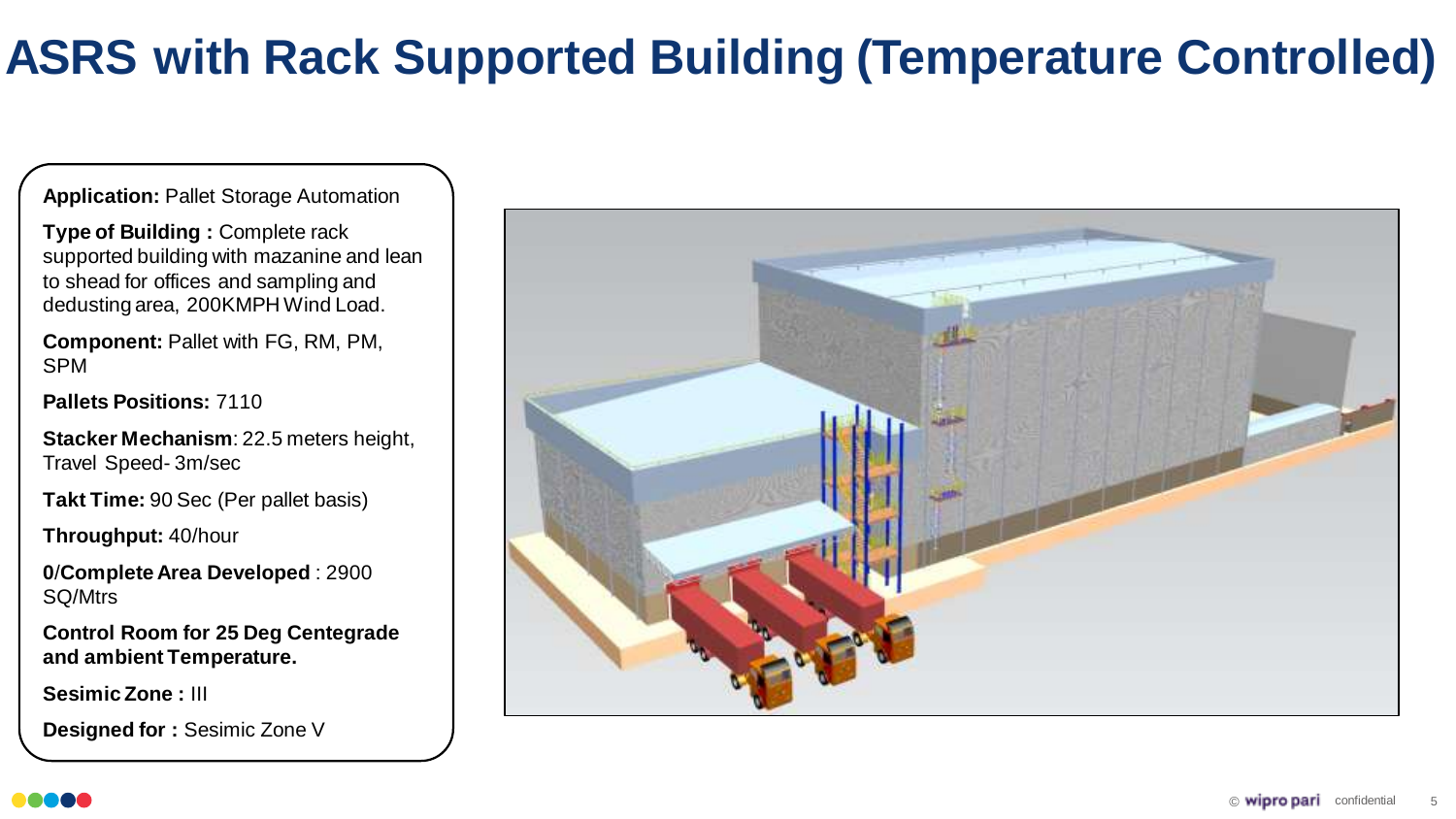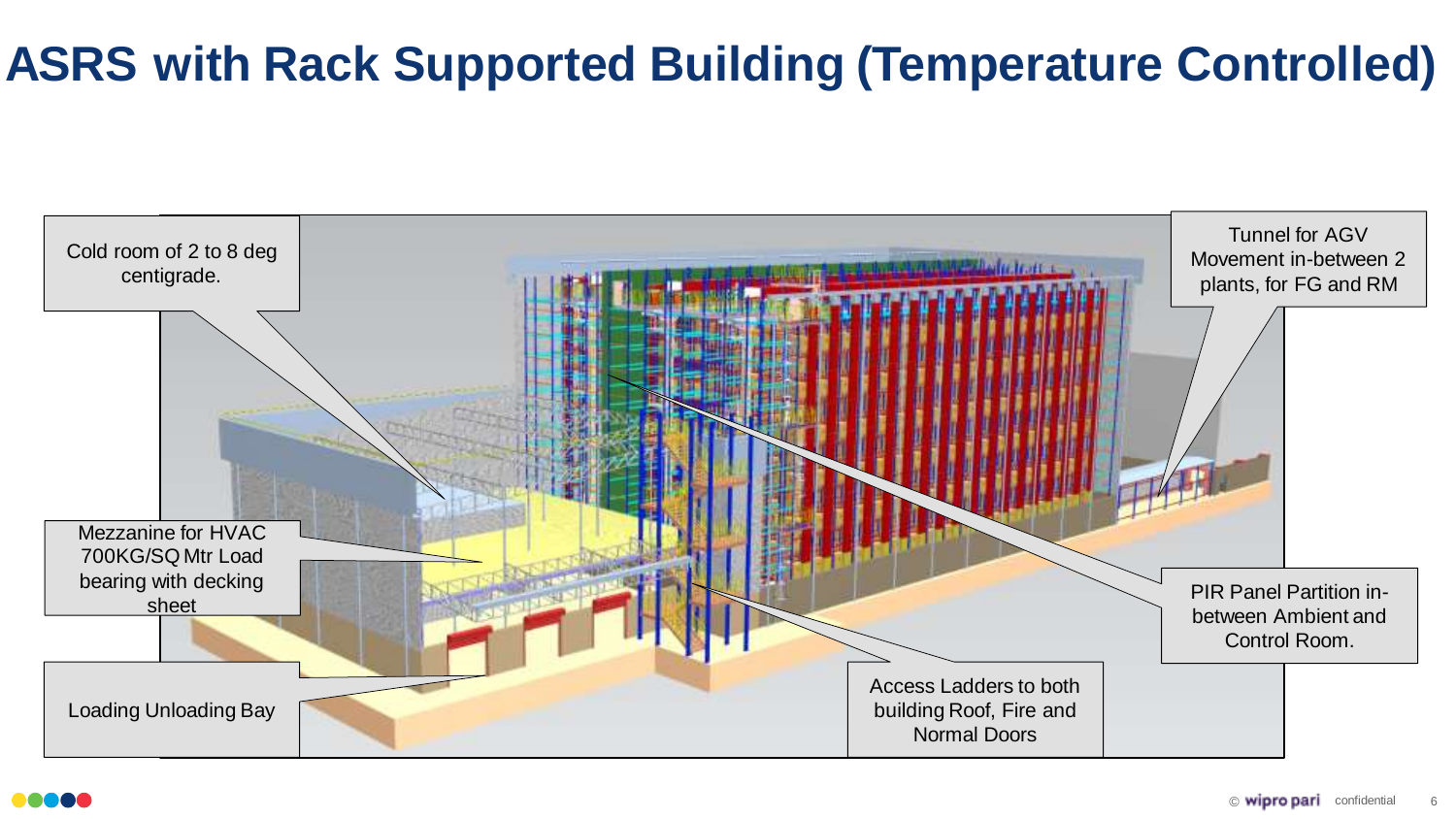